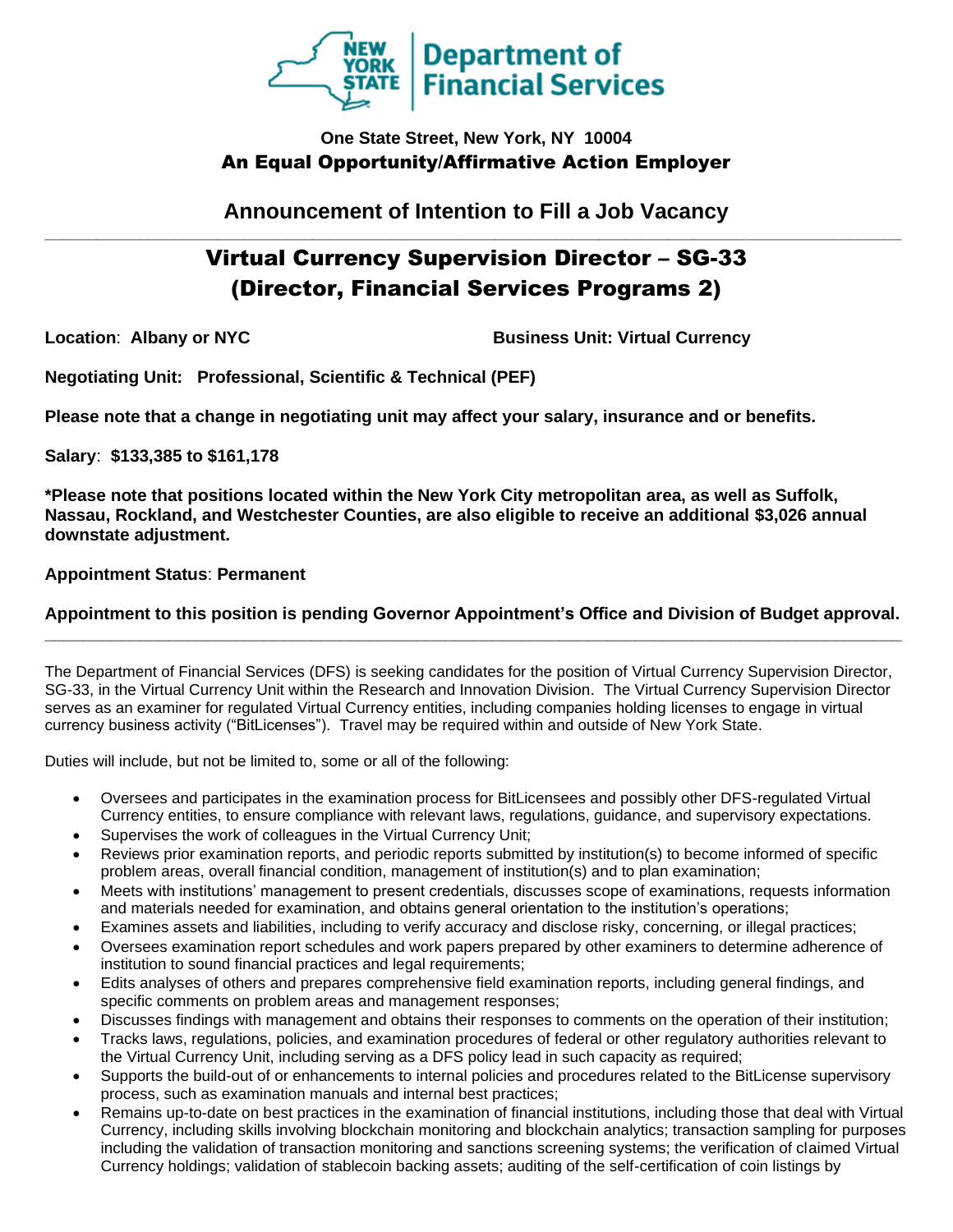regulated companies; and observation of the application of anti-fraud and market-manipulation policies and procedures;

- As needed, reviews and processes applications for BitLicenses and Virtual Currency trust company charters, and participation in non-periodic supervision of regulated Virtual Currency entities, including applications to adopt material changes of business.
- Communicates with and presents to senior and executive management, both orally and in written memoranda and presentations, concerning analyses of issues and/or recommendations of DFS action on any issues encountered in connection with the above; and
- Supports the Virtual Currency Unit's ongoing supervisory relationships with BitLicense and limited purpose trust charter applicants, licensees, and key industry and public stakeholders.Reviews and edits regulations proposed by program areas.

## **Preferred Skills:**

Subject-matter expertise and/or experience in one or more of the following are not required, but are preferred:

- Virtual currency;
- BSA/AML, OFAC, and related laws, regulations, and best practices;
- Cybersecurity laws, regulations, and issues;
- Internal controls/governance;
- Financial analysis;
- Accounting; and
- The use of blockchain analytics software.

#### **Appointment Method**

Candidates must meet the minimum qualifications listed below in order to be eligible for appointment.

**Non-Competitive**: A Bachelor's Degree in accounting, actuarial sciences, auditing, banking, business, business administration, business and technology, commerce, computer information systems, computer science, consumer sciences, criminal justice, cyber security, econometrics, economics, finance, financial administration, health, health administration, information systems, information systems engineering, information technology, internal controls, international or public affairs, law, market analysis, mathematics, public administration, public policy, risk management, statistics, taxation, or technology and eight (8) years of financial services experience with: 1) a regulated entity who has a regional, national and/or international presence; or 2) a governmental regulatory entity. This experience must include practical and technical knowledge about State, federal and/or international financial services laws, rules, and regulations. Three (3) years of the experience must have been at a managerial level.

Substitutions: A J.D. or a master's degree may substitute for one (1) year of specialized experience; and a Ph.D. may substitute for two (2) years of specialized experience.

**To Apply:** Interested qualified candidates must submit a resume and letter of interest **no later than June 30, 2022,** to the email address listed below. Please include **(Box DFSP2-R&I-VC-10071**) in the subject line of your email to ensure receipt of your application. **Email submissions are preferred.**

> Thomas Hurd **Box DFSP2-R&I-VC-10071** New York State Department of Financial Services Office of Human Resources Management One Commerce Plaza 99 Washington Avenue, Suite 301 Albany, NY 12257 **Email: NCE.Notifications@dfs.ny.gov**

#### **All candidates that apply may not be scheduled for an interview.**

### **AMERICANS WITH DISABILITIES ACT: REASONABLE ACCOMMODATIONS**

Under the Americans with Disabilities Act (ADA), the Department of Financial Services is required to provide reasonable accommodation for known physical or mental limitations of an otherwise qualified applicant with a disability if an accommodation would enable the applicant to perform the essential functions of the job and the accommodation would not constitute an undue hardship on the operations of the agency.